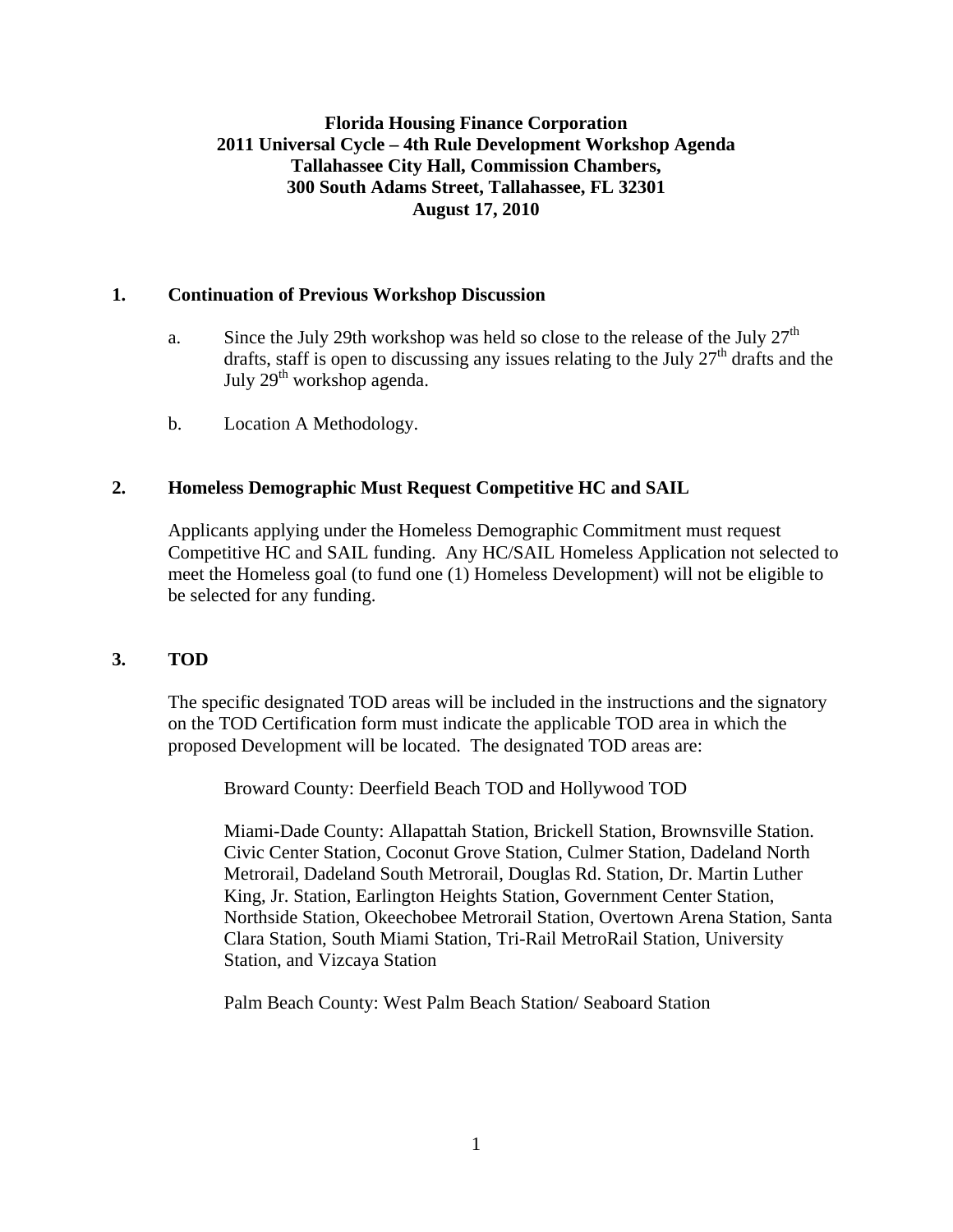#### **4. Capital Needs Assessment for Rehabilitation Units**

 During credit underwriting, a third party capital needs assessment will be required for all rehabilitation units. Florida Housing is considering using an existing protocol for this purpose that would incorporate a green audit, among other things. A draft of the rule provision will be posted to the website in the near future.

# **5. Preservation**

a. ELI Requirement –

 All Applications requesting Competitive HC that select and qualify for the Preservation Development Category will be required to set aside at least 20 percent of the total units for ELI Households. This threshold requirement applies to all Preservation Developments, regardless of whether or not located within a Location A area.

- b. Preservation Set-Aside Ranking Preference
	- (1) After the A/B Leveraging and Ability to Proceed tie-breakers, Florida Housing will give preference to proposed Developments that were built in the year 1981 or earlier.
	- (2) Next, instead of a tie-breaker preference for RA Level 1, then RA Level 2, etc., Florida Housing will group Applications that achieve an RA Level of 1, 2 and 3 into a group that will receive preference over those that do not achieve an RA Level of 1, 2 or 3. Under this preference, Applications in RA Levels 1, 2 and 3 will be considered equal and any that tie here will then move into the Proximity tie-breakers.
	- (3) Then, if Preservation Applications are tied after the Proximity tiebreakers, preference will be given to the Application with the lowest RA Level classification. RA Level 1 Applications would receive the most preference and RA Level 6 Applications would receive the least preference.
- c. Rule Definition –

 The definition of Preservation will have language added to state that Developments coming in under the Preservation Development Category must not have closed on funding for substantial rehabilitation or moderate rehabilitation, per Chapter 420, F.S., from HUD or RD in the last 20 years.